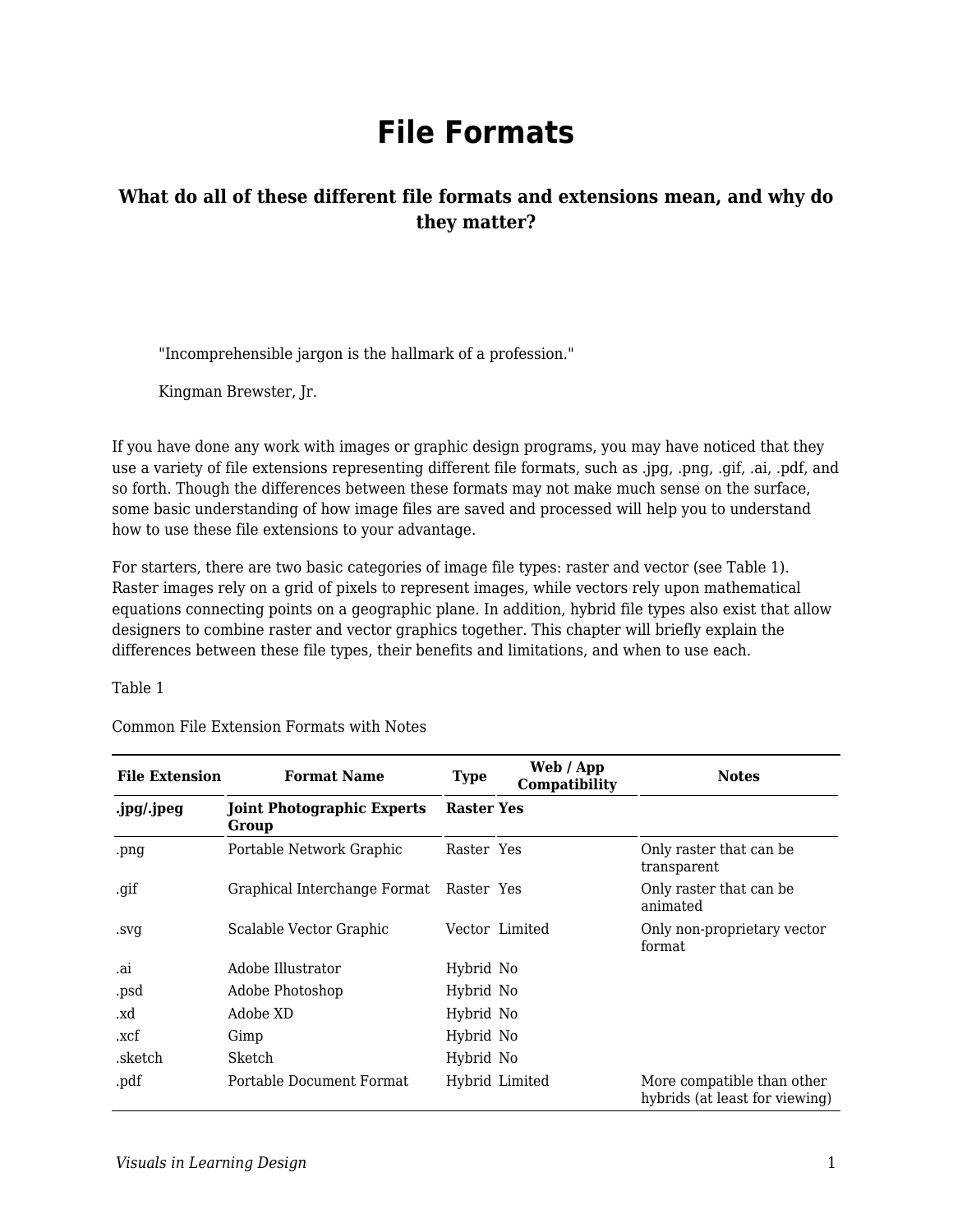#### **Raster Formats**

#### Figure 1

Example of a Raster Image



Raster images are likely the types of images that you have had most exposure to. Any smartphone or digital camera that takes a photo saves it as a raster image, such as a .jpg or .png. Memes you see online are raster images, and so are almost all of the images that you see on websites and mobile apps.

A raster image is simply an image that stores data as a collection of pixel colors. If you think of an image as a two-dimensional array of pixels (e.g., 100 pixels wide and 100 pixels tall), then a raster image will save the color of each of those 10,000 pixels (e.g., the position [1,1] should be pink, the position [1,2] should be green). This is why smartphones and digital cameras will often boast about how many megapixels their cameras allow: it dictates how high-resolution of an image you can capture.

Saving images as raster images is useful because it means that any device or program viewing the image should be able to display it properly, and some file formats can even compress images by combining nearby pixels of similar colors together, thereby reducing data redundancy and file size.

The major problem with raster images, however, is that they can only be resized in a lossy manner, meaning that if you attempt to make them larger, they will become fuzzy, and even at times when you make them smaller, they will become distorted, because the program you are using must make decisions about which colored pixels to keep and which to delete, when to erase a border, and so forth. Be that as it may, raster images remain the most popular types of image file formats simply because they are easy to share and universally viewable, and if you are going to share your work with others, there will always be situations when you will need to convert your files to raster images.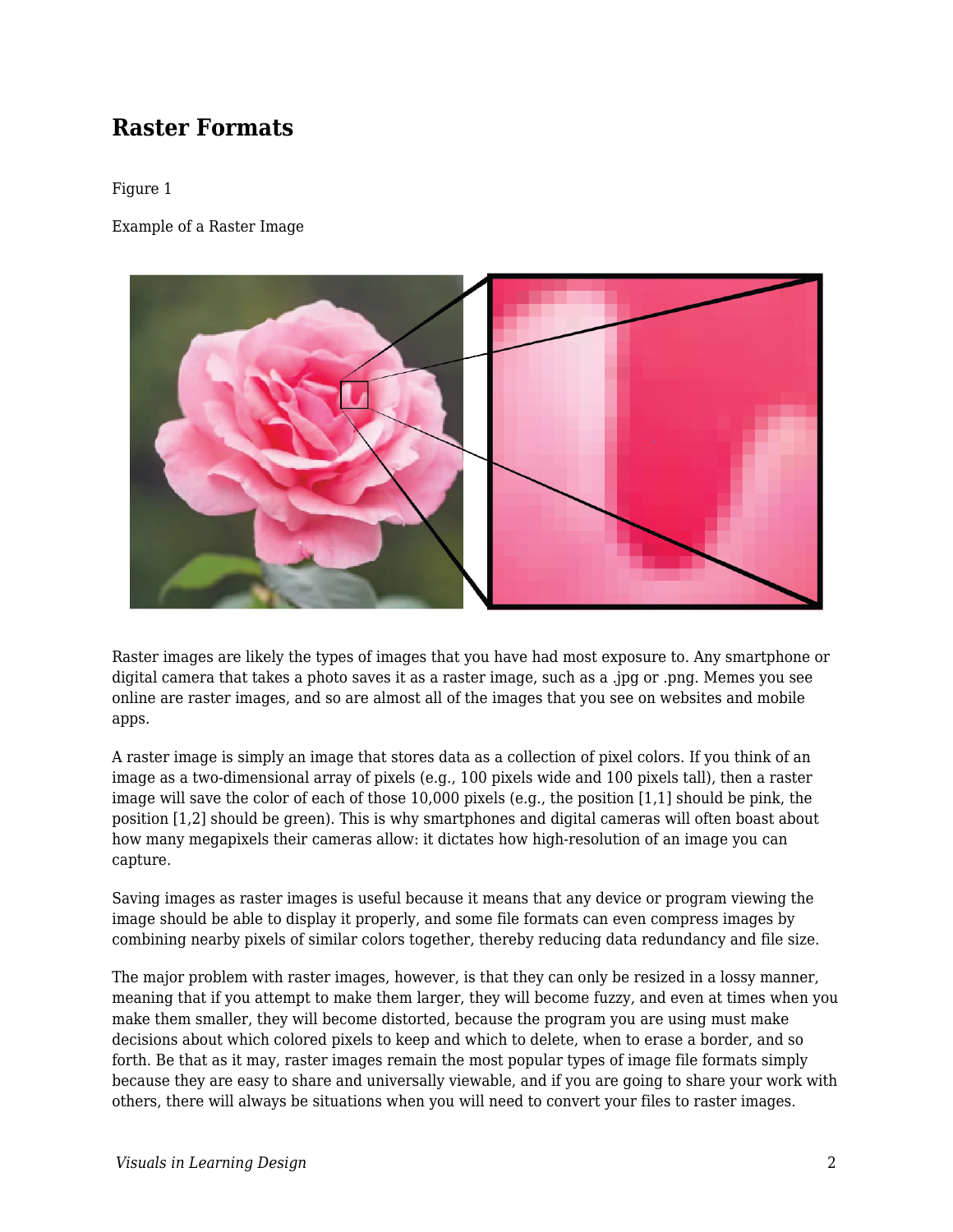### **Vector Formats**

#### Figure 2

Example of a Vector Image [\(Floral Vectors by Vecteezy](https://www.vecteezy.com/free-vector/floral))



Vector graphics, on the other hand, are comprised of specific points on a geographic plane connected by line segments and curves, much as if you created a mathematical grid of dots and had a computer connect the lines for you.

This means that when you view a vector image on a screen, your computer is rebuilding the view of the image for you, no matter how much you zoom in or out on the image, and the great benefit that vector graphics have over raster graphics is that they can be infinitely resized losslessly (without becoming fuzzy). They can also be relatively small in file size, when compared to raster images, because a simple vector could be resized to fill an entire page with a few lines of code, whereas a raster image would need to store the color for every pixel on the page.

One problem with vector images, though, is that they are more complex to create than raster images, especially if you are attempting to replicate minute, photorealistic details. For this reason, vector graphics are often used as the source files for graphical projects that may need to be resized, such as icons, graphs, and fonts, but are not used for photographs.

Another problem with vectors is that they are less compatible with a variety of devices and programs. Web browsers now have some vector display capabilities (via .svg and HTML5), but because vectors rely upon programs to interpret the mathematical equation for displaying the image, this may require significant processing power and may not yield identical results across all programs (especially when graphics become increasingly complex). Thus, vectors remain widely used in the graphic creation stages of a project (e.g., when images may need to be resized or adjusted), but they are typically then exported for viewing as raster images at some point to allow for reliable compatibility in final products.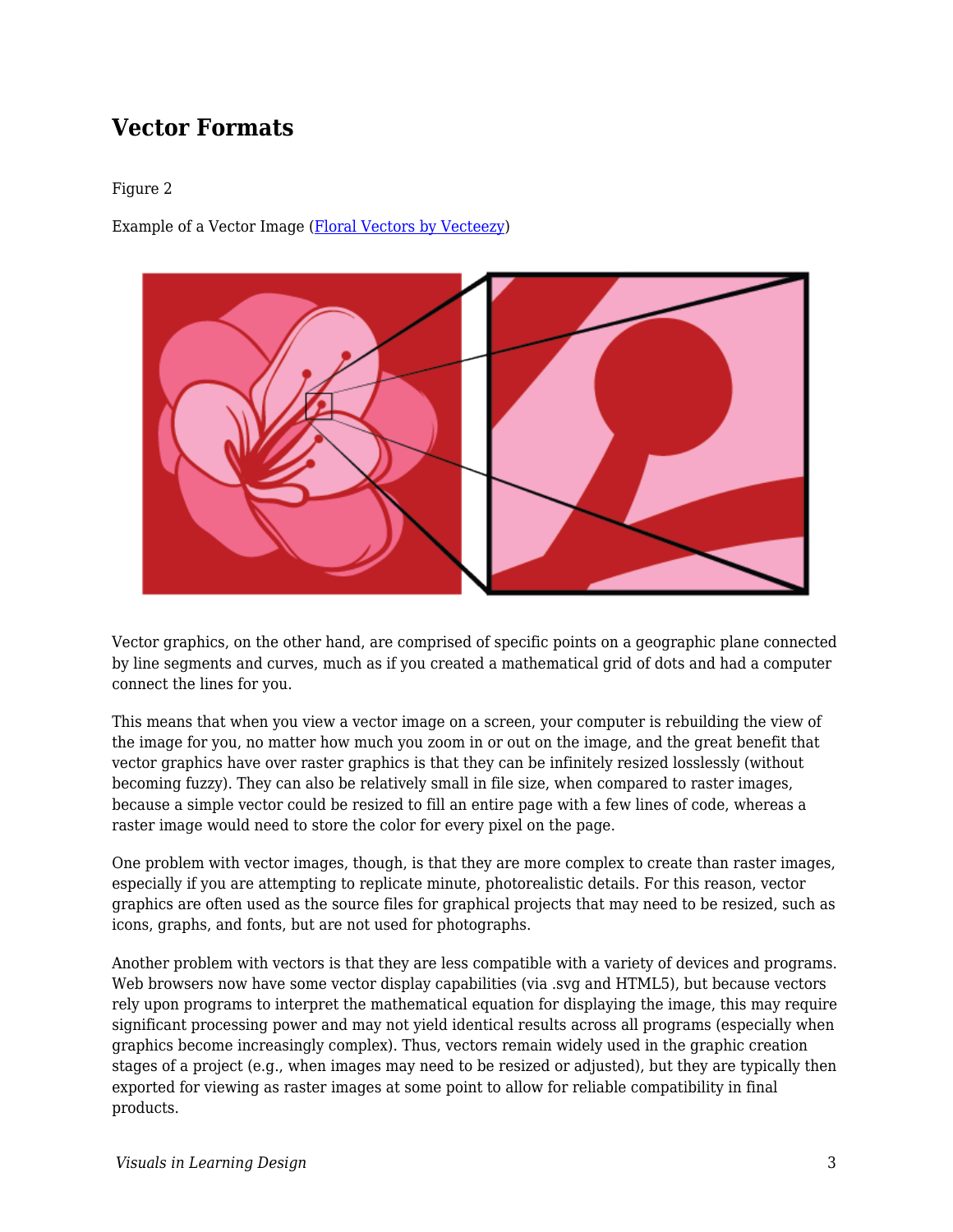## **Hybrid Formats**

Hybrid formats are simply file formats that allow for vector and raster images to be mixed together in the same file. This approach is common in graphic and UI design applications, such as Adobe Illustrator and Sketch, where the designer must work with both vector and raster elements at the same time.

Hybrid formats receive all of the benefits of both raster and vector formats, but they also receive all of the barriers as well. While working in a hybrid document, such as an .ai file, you can resize vector components in the file losslessly, but you cannot do the same with raster components. Similarly, if you want to share your work with someone else, you may find it difficult for them to open your file and see everything the way you do because this will depend upon their program version, settings, installed components (such as fonts), and so forth.

Thus, hybrid formats are great for designers to work with, because they allow designers to make full use of both vector and raster components, but once it comes time to share your work, you will typically need to export your project in a raster format.

### **Resolutions**

Since we've mentioned resizing, fuzziness, and file size, it is also worthwhile to gain a brief understanding of how resolutions work. Resolutions are expressed in several ways, but the most common is DPI or "dots per inch." In the case of a raster image, this means that the program you are using will save and show the image with that number of colored pixels for each inch of screen or print space. So, if an image is 100x100 (width x height), this means that it will be 100 pixels wide and 100 pixels tall.

Figure 3

Example of Pixel Widths



Most web browsers nowadays are designed to show web pages that are roughly 1,000 to 1,200 pixels wide for laptops and about 360 pixels wide for smartphones. For instance, if you are viewing this web page on a full-size computer, then this sentence will be about 1,000 pixels wide, while if you view it on a smartphone, it will be considerably smaller.

One important thing to understand about resolutions is that they can be adjusted to show images at different sizes, but they cannot be used to make a small raster image larger (without making it fuzzy). Movies—where detectives use magic imaging software to "enhance" photographs—are currently fictional (though there are some advancements in AI that suggest this could be a possibility in the future). At present, however, computers cannot magically create detail where there is none. This means that if you download a small raster image from the web and want to use it in your project, you will not be able to use it in any manner larger than the original file (without it being fuzzy).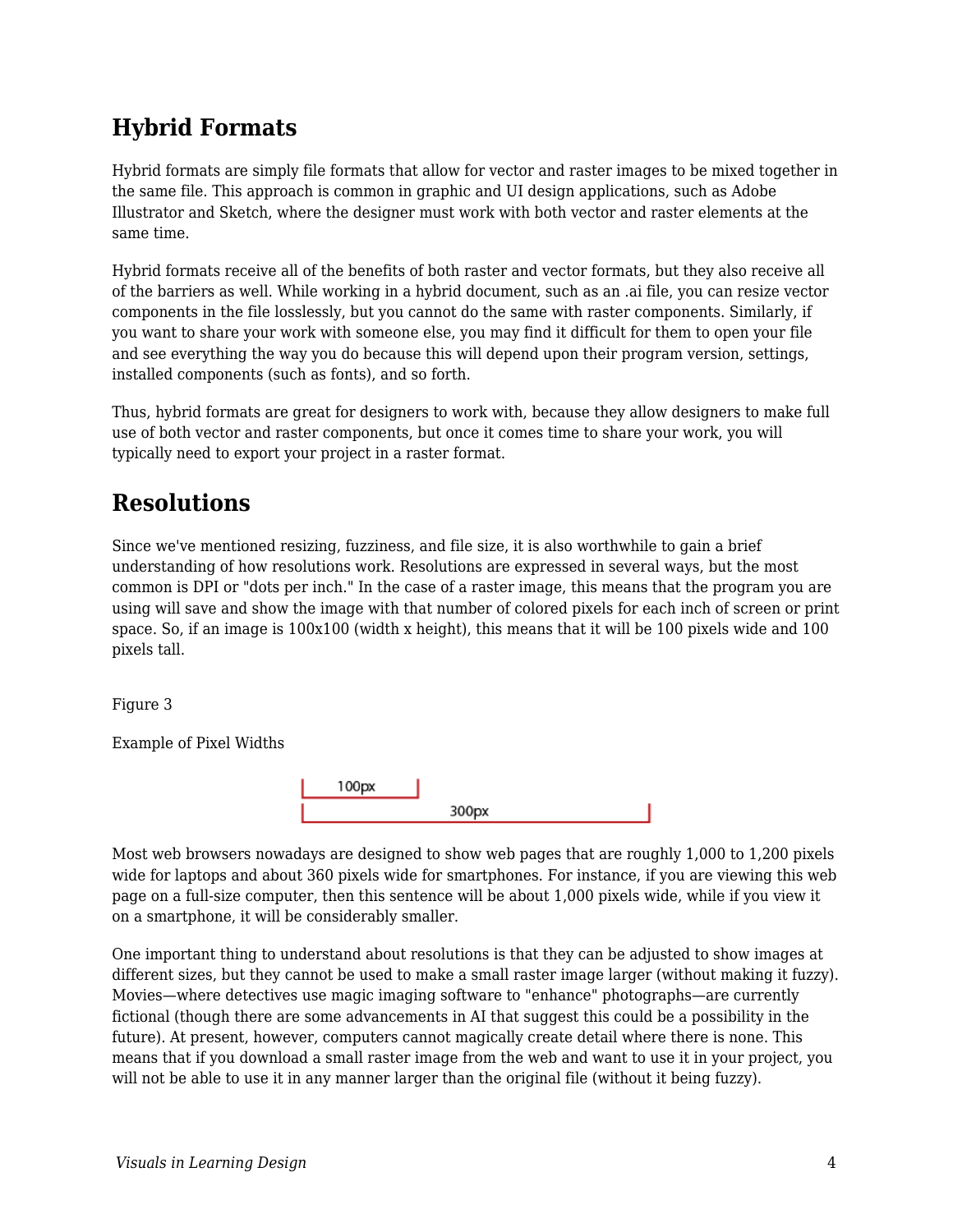### **Choosing a Hybrid or Vector Format**

The hybrid or vector format you use will be determined by the editing software you choose and will be the format used for saving any original project files. So, the bigger question is which software you should use. This depends on your project goals and your role in the project. If the scope of your work is to only create visual mockups for a website, for instance, then you might use Adobe Illustrator or Gimp, but if your scope is to also show interactivity, then you might use Adobe XD or Sketch.

Guiding you in making this decision is beyond the scope of this book because it will also be influenced by constantly-changing affordances of each tool as well as what tools you have available to you as an employee or student. As a result, the best answer I can give you here is just to do your homework, try some different tools, and decide from there.

Because we need some common platform for communicating for the remainder of the book, however, I will focus on Adobe Illustrator simply because (a) it is commonly used by professionals, (b) skills and processes developed in Illustrator are readily transferrable to other software, such as Sketch or XD, and (c) Illustrator provides more options for visual editing than any other tool, which is the emphasis of this book.

#### **Choosing a Raster Format**

As you may have noticed from the table above, none of the common hybrid formats used by designers are directly compatible with web or app viewing. This means that if you create an infographic in Illustrator, for instance, then you will need to export it into a raster format in order to show it on a website or to include it in an app. As the table suggests, the three most popular file formats for universally sharing image files are .jpg, .png, and .gif, but it is often not clear to novices which of these three to use when they are exporting.

Each of these file formats has its own complex benefits and limitations that can be somewhat situational, but without digging too deeply into the technical aspects of each format, here is a simple workflow to follow that will help you make the right choice for your export file format 99% of the time.

Table 2

Workflow for Choosing a Raster Export Format

| <b>Step</b> | <b>Ask Yourself</b>                                                                   | <b>Outcome</b>                                              |
|-------------|---------------------------------------------------------------------------------------|-------------------------------------------------------------|
|             | Is your image animated (have motion)?                                                 | If yes, then use .gif.                                      |
|             | Does your image have a transparent background?                                        | If yes, then use .png.                                      |
|             | Is the majority of your image photographic in nature or<br>comprised of drawn shapes? | If photographic, then use .jpg.<br>If drawn, then use .png. |

As the table suggests, the most subjective part of this workflow comes into play with Step 3, and at that stage either .png or .jpg will work, but one might just look better than the other or provide a smaller file size. File size becomes increasingly important with large images used in web-based applications but may not be important in other settings. At any rate, you can test the export in both formats and see which one looks better and which is smaller before making your final decision.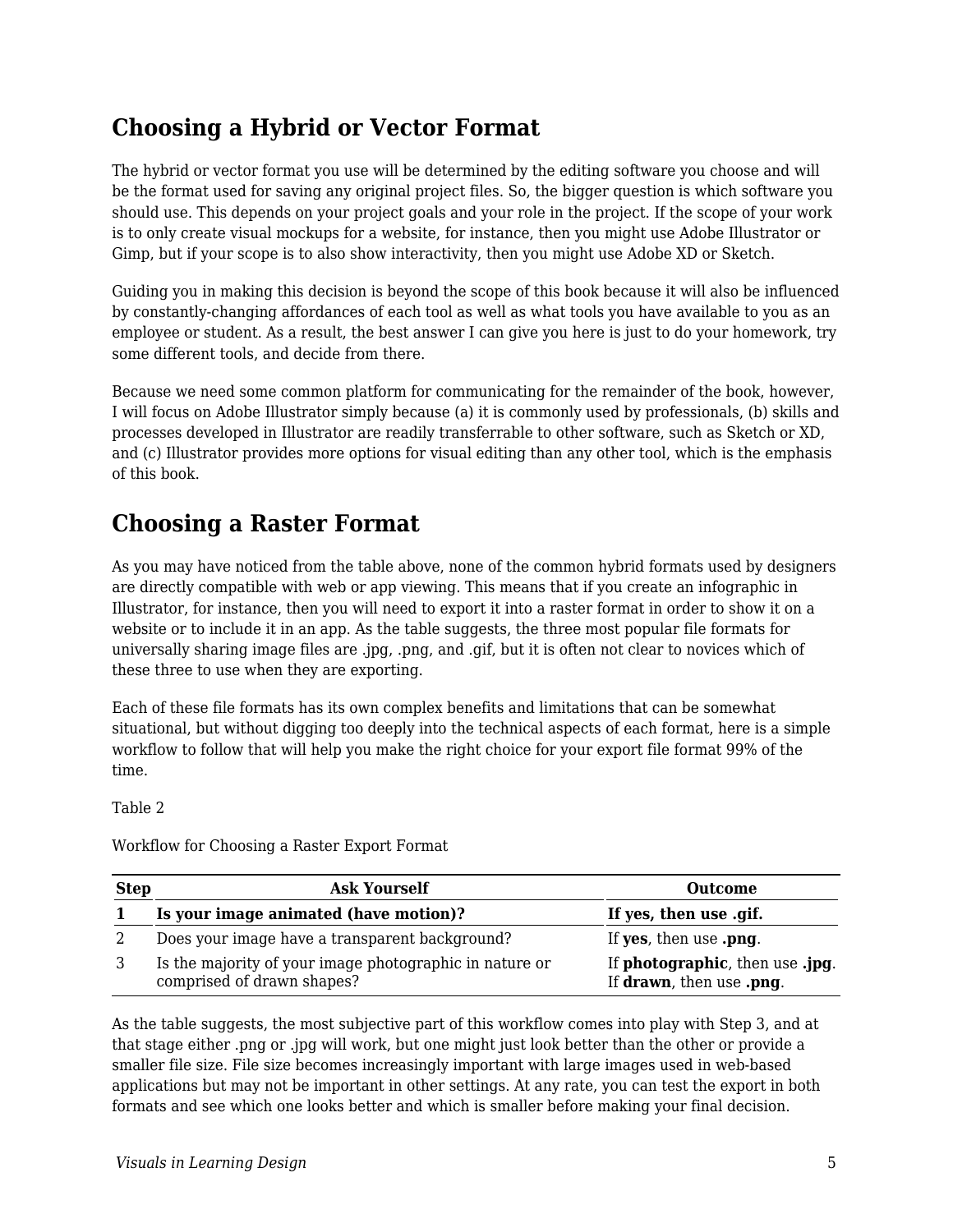#### **Learning Activity**

You are creating an icon for your app or website, and the icon needs to have a transparent background. Which image format should you use?

- a. .bmp
- b. .jpg
- c. .png
- d. .tif

You are creating an icon for others to use, and the icon needs to be scalable. Which image format should you use?

- a. .gif
- b. .jpg
- c. .png
- d. .svg

Which format can be used for animated images?

- a. .bmp
- b. .gif
- c. .jpg
- d. .png
- What does dpi stand for?
	- a. data per iteration
	- b. dots per inch
	- c. decipherable pixel image
	- d. dimensional pixel integer

Which of the following is a reasonable set of pixel dimensions for a large icon on a website?

- a. 1x1px
- b. 10x10px
- c. 100x100px
- d. 1000x1000px

Which of the following is a reasonable set of pixel dimensions for a banner image on a web page (e.g., a photograph that accompanies a news story and spans the page)?

- a. 2x1px
- b. 8x4px
- c. 100x50px
- d. 800x400px

In pixel dimensions, what do the two numbers represent?

a. width x height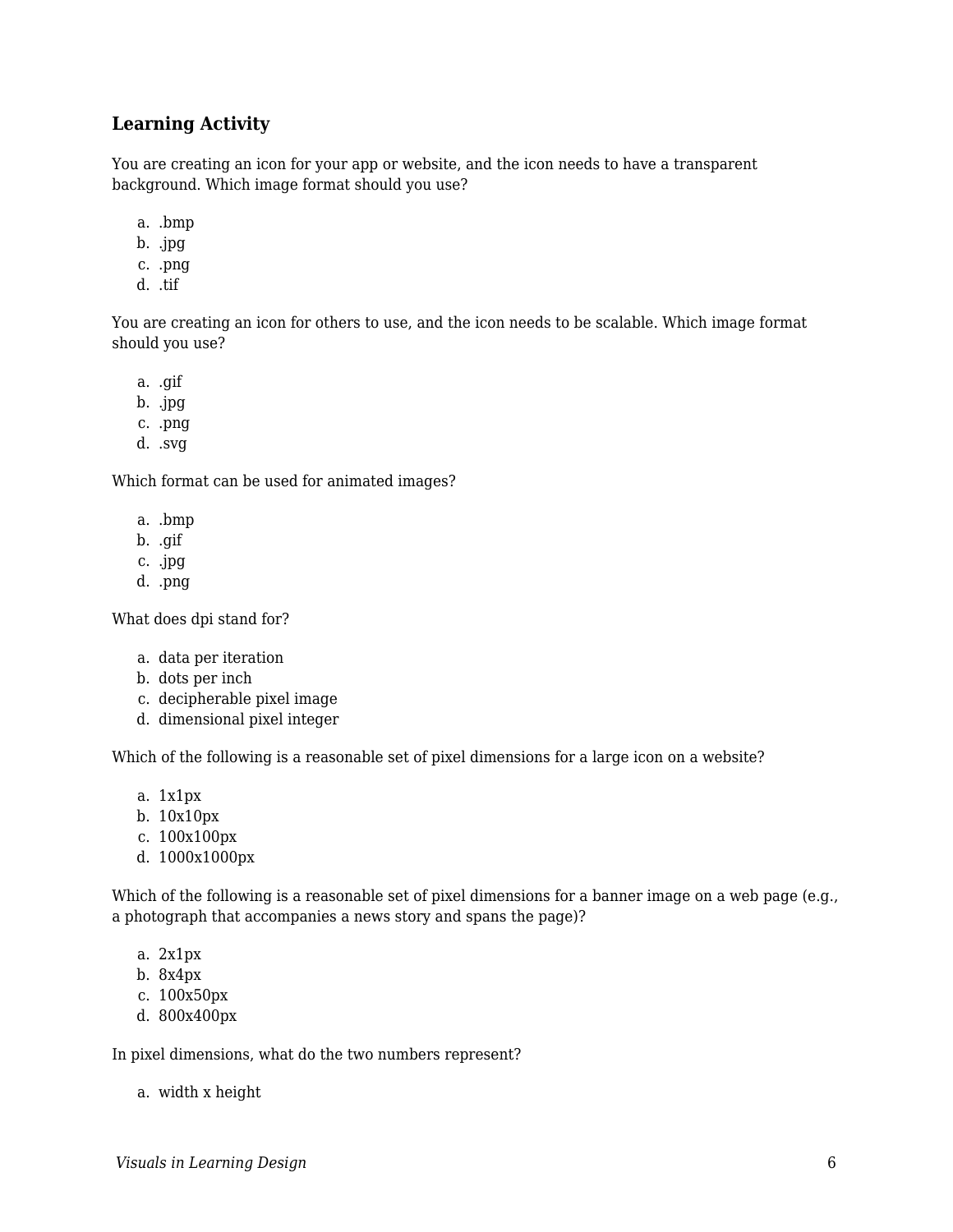- b. width x depth
- c. height x depth
- d. height x width

If a jpg image is 100 x 100 at 100 dpi/ppi and it is scaled up to be 4 inches wide without changing the resolution, what do you know about the image?

- a. it looks the same
- b. it is clearer
- c. it is fuzzier
- d. you don't know anything based on this information

If you have a first image that is 100 x 100 at 100 dpi/ppi and a second image that is 100 x 100 at 200 dpi/ppi, what do you know about the two images?

- a. the first image has more visual data (pixels or file size)
- b. the second image has more visual data (pixels or file size)
- c. the two images have the same amount of visual data (pixels or file size)
- d. the amount of visual data is not discernible from the provided information

You download a jpg from the internet that is fuzzy. What can you do to make it clearer without changing its visual size on the screen?

- a. switch it to CMYK instead of RGB color
- b. adjust the dpi/ppi down
- c. convert it to a png
- d. none of these will make it clearer